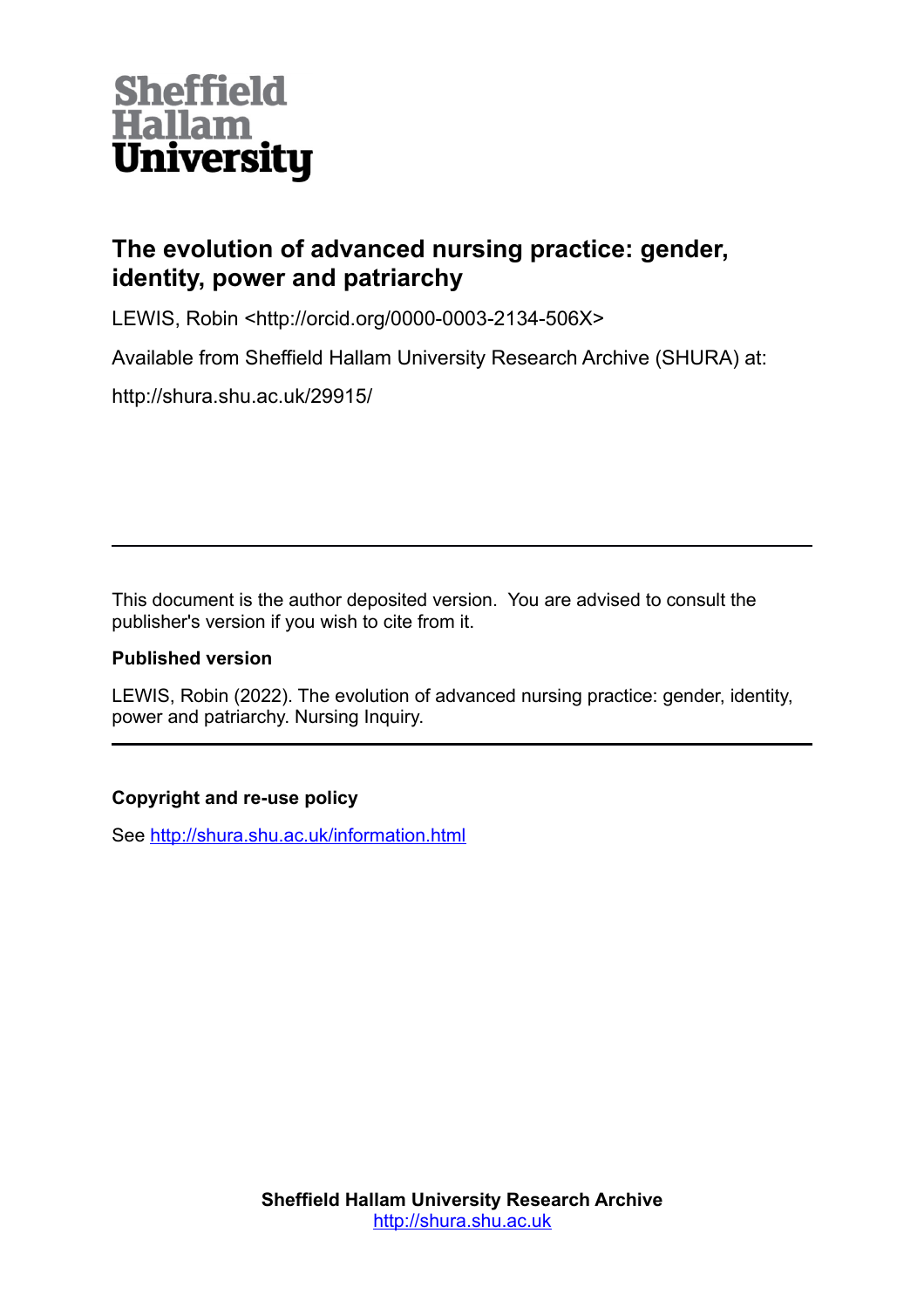### ORIGINAL ARTICLE

# The evolution of advanced nursing practice: Gender, identity, power and patriarchy

# Robin Lewi[s](https://orcid.org/0000-0003-2134-506X) <sup>®</sup>

Applied Health and Social Care Research Centre, College of Health, Wellbeing and Lifesciences, Sheffield Hallam University, Sheffield, UK

#### Correspondence

Robin Lewis, Applied Health and Social Care Research Centre, College of Health, Wellbeing and Lifesciences, Sheffield Hallam University, Sheffield S10 2BP, UK. Email: [r.p.lewis@shu.ac.uk](mailto:r.p.lewis@shu.ac.uk)

### Abstract

To address longstanding workforce shortages, increase efficiency and control the costs associated with the modern health‐care provision, there has been a worldwide policy to promote increased flexibility within the health‐care workforce. This is being done primarily by extending the 'scope of practice' of existing occupational roles into what is referred to as 'advanced' practice. The development of the advanced practice nurse (APN) has occurred within the context of a shortage of medical staff, and the need to control cost. However, the means by which substantially repurposed occupational groups such as these, are incorporated into complex, hierarchical organisations such as the UK national health service (NHS) remains poorly understood. Using modern sociological theory, the development of the APN role has been examined in terms of power, control, professional identity and gender relations. Each of the theoretical approaches used adds to the quality of the discussion, although none provide a comprehensive picture. However, when synthesised, they do provide an enhanced insight into the evolution of the role. It is argued here that by critically examining the development of the APN role, this will enable both a better understanding of, and the means to influence, its future direction of travel.

### **KEYWORDS**

advanced practice, boundary work, closure, identity, medicine, nursing, occupation, profession

### 1 | BACKGROUND

The health-care environment in developed countries such as the United Kingdom (UK), Australia, Canada and the United States (US) is extremely challenging, the COVID‐19 pandemic notwithstanding. In an attempt to address longstanding workforce issues, increase efficiency and control the spiralling costs associated with the modern health-care provision, there has been a worldwide strategy to promote flexibility within the health‐care workforce. This is being done primarily by extending the 'scope of practice' of existing

occupational roles into what is referred to as 'advanced' practice (King et al., [2015](#page-10-0)). The term advanced practice is used here to denote the extended activity, over and above any usual activity, undertaken by health professionals such as nurses, paramedics, physiotherapists, podiatrists, occupational therapists and radiographers.

Over 20 years ago, Barton et al. [\(1999](#page-9-0)) wrote that 'The nurse practitioner is an evolving concept introduced to the UK in the last decade [and] this comparatively recent introduction in the U.K. has generated considerable debate on the definitive nature and implications of this developing health care role'. Fast forward and Nadaf ([2018\)](#page-10-1) note

This is an open access article under the terms of the Creative Commons Attribution-NonCommercial-NoDerivs License, which permits use and distribution in any medium, provided the original work is properly cited, the use is non‐commercial and no modifications or adaptations are made. © 2022 The Authors. Nursing Inquiry published by John Wiley & Sons Ltd.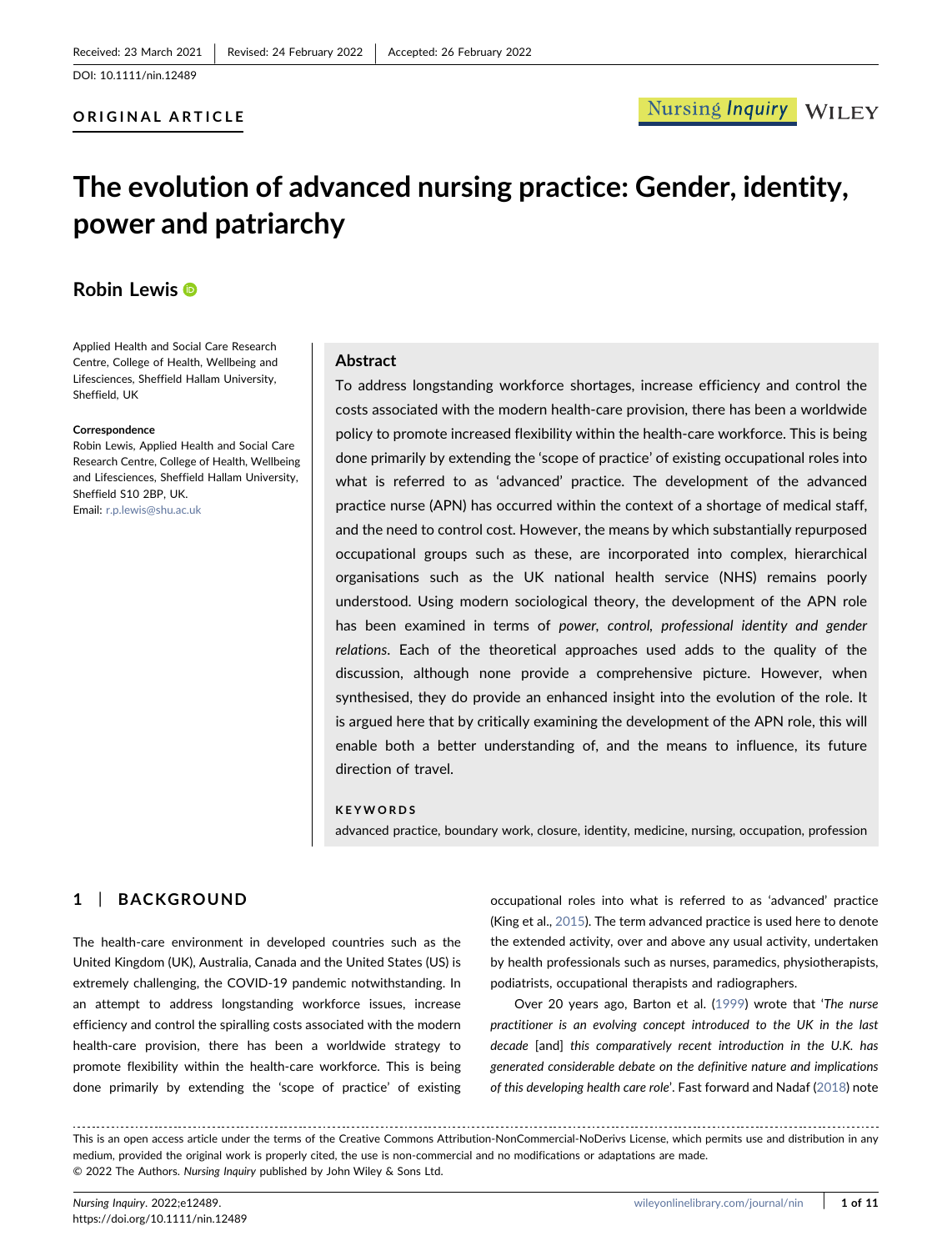2 of 11 | WILEY- Nursing Inquiry | LEWIS | LEWIS | LEWIS | LEWIS | LEWIS | LEWIS | LEWIS | LEWIS | LEWIS | LEWIS

that the issue with new roles in the UK is that conceptually there is still a significant degree of confusion as to the nature of the role. Nadaf summarises the current debate in one simple question: '…what is advanced clinical practice, and when does it stop being nursing?' (p. 91).

## 2 | ADVANCED PRACTICE NURSING: CONTEXT AND HISTORY

As Hamric and Hanson ([2003](#page-10-2)) note, nursing has, in the past, typically reacted in an ad hoc way to unmet needs within the health‐care system, particularly when patient care was being compromised. This meant nurses 'filling the vacuum' and taking on clinical activities that were either not valued by doctors or where there was an insufficient supply of doctors to carry out those activities effectively. In this way, a precedent was being set, as nurses extended the range of their practice to fill these gaps in patient care.

The concepts of 'extended' or 'advanced practice' are therefore not new, and well‐established occupations such as nursing have always evolved their practice in response to the prevailing workforce conditions within which they operate (Hill, [2017\)](#page-10-3). The advanced practice role has been in existence in nursing for over 40 years (Hamric & Hanson, [2003](#page-10-2)). It was first developed in the US and Canada in the 1960s in an attempt to widen access to high-quality health care. In both the US and Canada the evolution of advanced practice gave rise to new roles such as nurse anaesthetist, clinical nurse specialist (CNS) and nurse practitioner (NP). The title 'advanced practice nurse' (APN) began to appear more widely in the nursing literature during the 1970s as the role began to develop and flourish outside of the US and Canada (Cooper et al., [2019](#page-9-1)). It is also at this point that the proliferation of roles leads to some further fragmentation of the role into different genres (Begley et al., [2013](#page-9-2)). The most widespread of these roles was the CNS. As the name implies, this is a specialist practice role in which the practitioner develops significant expertise in a specific area of health care. However, during the latter part of the 20th century, the more generalist advanced practitioner role also gained a foothold, and its popularity began to increase (Hamric & Hanson, [2003\)](#page-10-2). By the 1990s, the role had come to the attention of the Royal College of Nursing (RCN) in the UK. In an attempt to clarify the role in the UK, the RCN described a 'nurse practitioner' (NP) in terms of:

> 'a nurse who has undertaken specific undergraduate\* study, who is responsible for autonomous clinical decisions, who uses skills not usually exercised by nurses in differential diagnosis, screens patients for disease, develops preventative care management and who may refer or discharge patients'

(Royal College of Nursing, [1997](#page-11-0)) \* Note the reference to undergraduate study

In the UK, note that the first reference is to an NP rather than an APN. Already we see differences in the nomenclature of the role, as 11 years later, the International Council of Nurses (ICN) go on to define an 'Advanced Practice Nurse' (APN) as:

> '… a nurse who has acquired, through additional graduate education (minimum of a master's degree\*), the expert knowledge base, complex decision‐making skills and clinical competencies for Advanced Nursing Practice, the characteristics of which are shaped by the context in which they are credentialed to practice'

### (International Council of Nursing, [2008](#page-10-4))

\* Note the reference to postgraduate study

A further 10 years elapsed and Health Education England (HEE), the agency responsible for health‐care education and training in England (but not the UK), decided upon the term 'Advanced Clinical Practitioner' (ACP). This term is used to denote all non-medical extended practice roles in England but not the UK as a whole. The water in the UK is being further muddied, as Health Education England (HEE) now define 'advanced clinical practice' as being:

> 'Delivered by experienced, registered health and care practitioners. It is a level of practice characterised by a high degree of autonomy and complex decision making. This is underpinned by a master's level award or equivalent\* that encompasses the "four pillars" of clinical practice, leadership and management, education and research, with demonstration of core capabilities and area specific clinical competence. It includes the analysis and synthesis of complex problems'

### (Health Education England, [2018](#page-10-5))

\* HEE does not specify what constitutes an equivalent qualification to an MSc.

### 3 | THE CURRENT SITUATION: ADVANCED NURSING PRACTICE WORLDWIDE

The various definitions that are now being used worldwide to describe advancing nursing practice talk in terms of 'higher‐level' decision‐making, expert knowledge, clinical competency and recommend that any practising APN should possess a minimum of a master's degree. However, beyond this rather superficial consensus, there is little true agreement. The various titles, phrases and definitions associated with advanced practice are indicative of a longstanding and unresolved problem (Cooper, [2001](#page-9-3)) in that there is no real consensus on how best to define, implement and embed advanced practice nursing into the organisation and delivery of health care (Sheer & Wong, [2008\)](#page-11-1).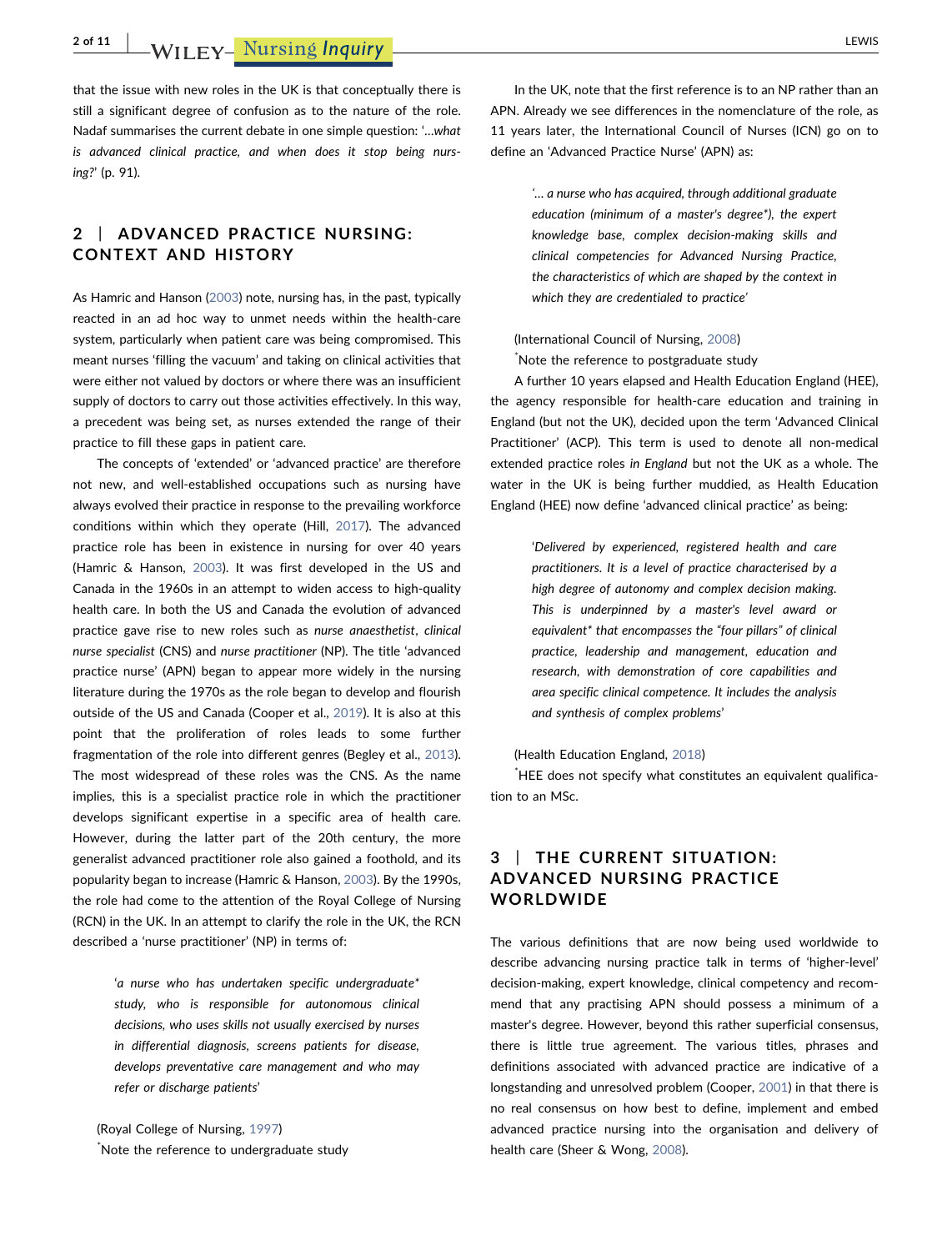In terms of an overview of the current situation, the Organisation for Economic Co‐operation and Development (OECD) working paper from 2010 Nurses in Advanced Roles: A description and evaluation of experiences in 12 developed countries (Delamaire & LaFortune, [2010](#page-10-6)) is a useful starting point. Clearly, there are a wide variety of different systems and models for the organisation and delivery of health care worldwide. These include state‐provided health care funded through direct taxation such as the UK National Health Service (NHS), US state-funded health insurance (e.g., Medicaid and Medicare), private health care funded through personal health insurance and social health insurance (such as that used in Germany; Dubois et al., [2005](#page-10-7)). Although over 10 years old, the OECD paper examined the experience of advanced practice in 12 developed countries, including the UK. It provides a valuable insight into the state of advanced practice in countries where it is well‐established such as the US, and countries where it is still in its infancy such as Poland.

The OECD paper identifies some of the key issues that have arisen but do not attempt to either explain or analyse them. The paper does however identify some of the main drivers for the current development of the APN role. The first, and most pressing of these is the shortage of medical staff. There are wide variations in the composition of the health‐care workforce worldwide. The numbers of doctors and nurses, and the ratios between the two occupational groups vary significantly even in developed countries. According to the OECD, the number of APNs will be greatest in countries where there are relatively low levels of doctors and a higher‐than‐average nurse to doctor ratio. The second driver is the need to keep health care spending under control. Modern health care is expensive and by delegating tasks from more expensive doctors to less expensive APNs it is argued that care may be delivered at a lower cost or that 'more may be provided for less' (Imison et al., [2016](#page-10-8)). The extent to which the use of APNs may reduce costs is however open to debate. The third driver is inextricably linked to cost containment, and this is the need to provide high‐quality health care in the context of the changing demand for care. This involves improving access to care and to enhance the continuity of the care that is delivered (Delamaire & LaFortune, [2010](#page-10-6)). This is reflected in an ageing population, living longer but not necessarily better, with a concomitant increase in chronic diseases, and the need to prevent unnecessary hospital admissions. The APN role has proved well‐suited to this type of chronic disease management where it has been used. The final, more tangential driver identified in the OECD paper is that the APN role will improve career prospects for nurses and increase the attractiveness of nursing as an occupation, particularly in those countries where nurses are not as highly valued or as well paid as other equivalent roles (Dubois et al., [2005\)](#page-10-7).

These drivers are, in the main, the original factors that led to the inception of the APN role in the 1950s and 1960s (Hamric & Hanson, [2003\)](#page-10-2). However, there is still no obvious explanation as to why, 50 years later, despite these clearly powerful drivers for change, many of the same debates and arguments regarding the APN role are still taking place in the 21st century. It is argued here that to understand the nature of advanced practice, it is necessary to

LEWIS **Example 20 and 20 and 3 cm and 3 cm and 3 cm and 3 cm and 3 cm and 3 of 11** 

examine the sociological theory of professions and of large hierarchical organisations such as the UK's National Health Service (NHS). The development of the APN (Delamaire & LaFortune, [2010](#page-10-6)) has occurred primarily within the context of a shortage of medical staff, and the need to control cost. However, the means by which substantially repurposed occupational groups are incorporated into complex, hierarchical organisations such as the NHS remains poorly understood (Hall, [2005\)](#page-10-9).

# 4 | THE RELATIONSHIP BETWEEN MEDICINE AND NURSING: THE SILLY GAMES WE ALL PLAY

'In the beginning, the relationship between doctors and nurses was clear and simple. Doctors were superior. They had the hard knowledge that made ill people better. The nurses, usually women, were good but not necessarily very knowledgeable…'

#### Radcliffe ([2000](#page-11-2))

Over the years, there have been various theoretical approaches developed in sociology to help us to understand the concepts of power, social control, professional identity and gender relations in the workplace. This paper will consider the power relationship between medicine and nursing within the context of the development of advanced nursing practice (Allsop, [2006](#page-9-4)).

It may be argued that the foundations of modern sociological theory can be traced back to the work of Max Weber and Karl Marx. In particular, modern sociological understanding is informed by Weber's views on organisational stratification, power, status and the bureaucratic nature of the state (Huff, [1987\)](#page-10-10). In addition, Marx's views on capital, class and the nature of the state also provide us with the context for the current geopolitical landscape (Marx, [1976\)](#page-10-11).

In the 20th century, much of Weber's work stratification had been forgotten (Huff, [1987\)](#page-10-10). Early attempts at a new sociological analysis of the work environment (referred to as the trait approach) were largely discredited by Johnson ([1972](#page-10-12)) for presenting an idealised, largely uncritical view of the professions' own perceptions of themselves as being 'a cut above' other associated occupational roles. The subsequent 'social interactionist' perspective (see Hughes, [1958\)](#page-10-13) was seen as the first real attempt at a serious sociological interpretation of work, occupations and the professions (Riska, [2008](#page-11-3)). In Hughes' view, the professions were viewed in terms of a status that was socially constructed (Riska, [2008\)](#page-11-3).

Later sociological analysis (e.g., Larson, [1979\)](#page-10-14) built upon Hughes' work and explored the huge influence exerted by the medical profession in the US during the 1970s. Weber's work was revisited and updated to reflect a 20th‐century perspective. The resultant 'neo‐Weberian' approach was developed and subsequently adopted as the main theoretical framework by which to understand the power of medicine, and its power relationships with the other associated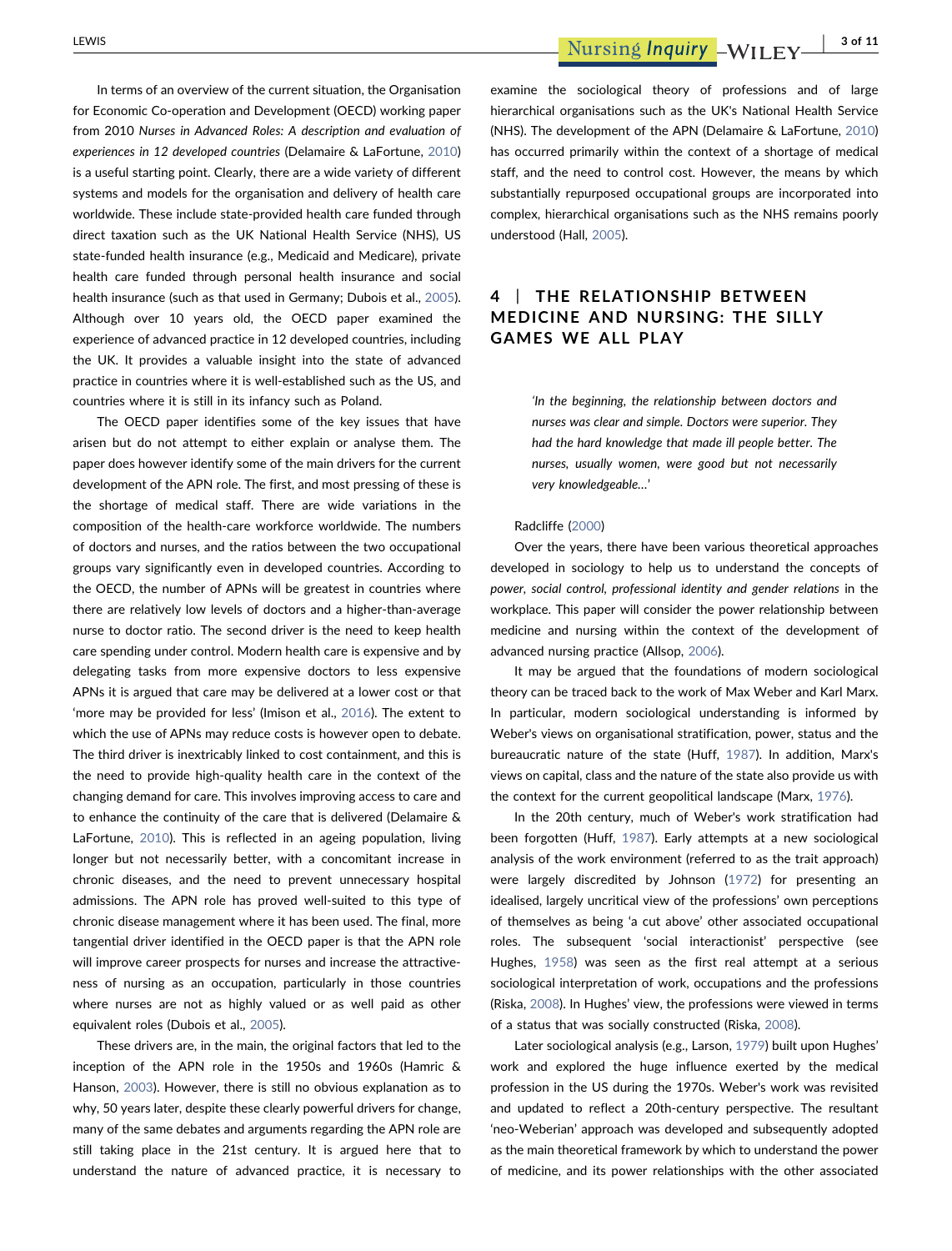4 of 11 | WILEY- Nursing Inquiry | LEWIS | LEWIS | LEWIS | LEWIS | LEWIS | LEWIS | LEWIS | LEWIS | LEWIS | LEWIS

health-care professions. This neo-Weberian view of the professions was further expanded to include a neo‐Marxist perspective (see the collected work of Waitzkin and Witz) in which the links between medicine, capitalism, corporate biomedicine and pharmaceuticals were also subject to intense sociological scrutiny. Following on from the neo‐Weberian views on professions, the more culturally 'acceptable' post‐modern perspectives of Bourdieu and Foucault revisited the ideas of social control, power and gender in the 1980s. In the 21st century, interprofessional collaboration emerged from health-care research as alternative to the classic sociological view of power and professions (D'Amour et al., [2005](#page-10-15)).

It may be useful at this point to discuss what is meant by a profession as opposed to an occupation (Lawrence & Suddaby, [2006](#page-10-16)). An occupation simply refers to any given job and the activities involved in carrying out that job. A profession is a much more nuanced concept related to the occupational activity. Johnson ([1972](#page-10-12)) viewed a profession as a legitimised means of controlling occupational activity. Hearn [\(1982\)](#page-10-17) crucially viewed a profession as an occupation in which men predominate, for which there is an extended period of education and to which access is tightly controlled. Hearn's definition is important as it provides a gendered interpretation of power relations within the workplace. In addition to the professions, there were also semi‐professions. These were occupations in which women predominated, and which were seen as serving an existing profession (Hearn, [1982\)](#page-10-17). This was the basis upon which the relationship between nursing and medicine began in the late nineteenth and early twentieth century (Witz, [1990](#page-11-4)).

Later, Stein's seminal work ([1967](#page-11-5)) on the relationship between medicine and nursing characterised the relationship as a game of power in which the players on both sides were complicit in tacitly maintaining the workplace status quo. As part of the game, nurses suppressed their knowledge and expertise in the face of medicine, but gently manipulated the junior doctors into carrying out their clinical requests. Since Stein's original study, much has changed in the way that nursing has developed as an occupation, but it is argued that the power differential remains the same. To paraphrase Radcliffe ([2000](#page-11-2)), 'the capacity to cure trumps dealing with distress every time'.

# 5 | POWER AND SOCIAL CONTROL: THE MEDICALISATION OF LIFE, DEATH AND EVERYTHING IN BETWEEN

The increasing medicalisation of life (Zola, [1972\)](#page-11-6) means that medicine exerts an influence that extends well beyond illness into aspects of the family, mental health, sexuality, lifestyle, death and dying. People were (and still are) largely accepting of medical advice and by extension, medical paternalism (Coburn, [2006](#page-9-5); McKinlay & Marceau, [2002\)](#page-10-18). Much medical activity is therefore socially and culturally embedded (Coburn, [2006;](#page-9-5) Price et al., [2014\)](#page-11-7). Starr ([2004](#page-11-8)) viewed the dominance of medicine in terms of the power to control the actions of others through its cultural authority. Waitzkin ([1989](#page-11-9)) also uses the term 'social control' to describe the processes by which

medicine maintains its power and status in society. This idea of social 'control' resonates with Bourdieu's ([1989](#page-9-6)) idea of a social world, within which individuals and groups cohabit. The construction of this world is based upon the perceived relative power of the different groups.

# 6 | THE DOMINANCE OF MEDICINE WITHIN HEALTH CARE: SOCIAL CAPITAL AND HABITUS

Unlike Marx's definition [\(1976](#page-10-11)) of capital, Bourdieu described the use of capital in the context of social control. The classical Marxist view of capital as the means of making profit through buying and selling is reimagined by Bourdieu, with capital seen in terms of a resource that has the potential to confer value or power upon those in possession of that resource. Forms of capital identified by Bourdieu [\(1989](#page-9-6)) include social, economic and cultural. Bourdieu therefore describes societal control in terms of the possession of a surfeit of social capital. Social capital may be present in the form of knowledge, skills, information or influence which can then be used within existing networks. Access to, and the exploitation of, social capital is therefore seen as a means of reinforcing existing power differentials within the workplace.

Bourdieu contends that the status of groups such as medicine is maintained through the constant mobilisation of social capital. It is argued that since medicine is able to mobilise higher levels of social capital than nursing, this has been instrumental in maintaining the power differential between the two occupational groups (Huby et al., [2014\)](#page-10-19). Some other forms of capital such as cultural capital are more easily recognised. For example, the possession of an educational qualification enables the individual to legally adopt the title of 'doctor' and the securing of state regulation of these titles is seen as one way to secure status and legitimise social capital. Within any given workspace, the dominant professional group also displays what Bourdieu refers to as habitus. Bourdieu views habitus as providing a frame of reference for a relational understanding of 'one's place and the place of others' within this workspace. The characteristics of a professional group such as medicine are produced by its habitus, and this enables the onlooker to determine the position relative to medicine of any other group, such as nursing, operating within that workspace.

Murphy [\(1984\)](#page-10-20) noted that as power and prestige are scarce resources, the dominant group in any situation will seek to control access to these commodities. Complex, multi-faceted organisations such as health care are particularly prone to this type of activity, as the monopolisation of strategic positions within the organisation (known as positional property) is a key tactic used by the dominant group to establish and maintain its occupational jurisdiction (Liberati, [2017](#page-10-21)).

So, supported by the power of the state and with a surfeit of capital at its disposal, medicine has been able to protect its right to self-governance and by extension its own workplace autonomy (Willis, [2006](#page-11-10)). Through this, medicine has retained the ability to create, legitimise and control the practices that affect health‐care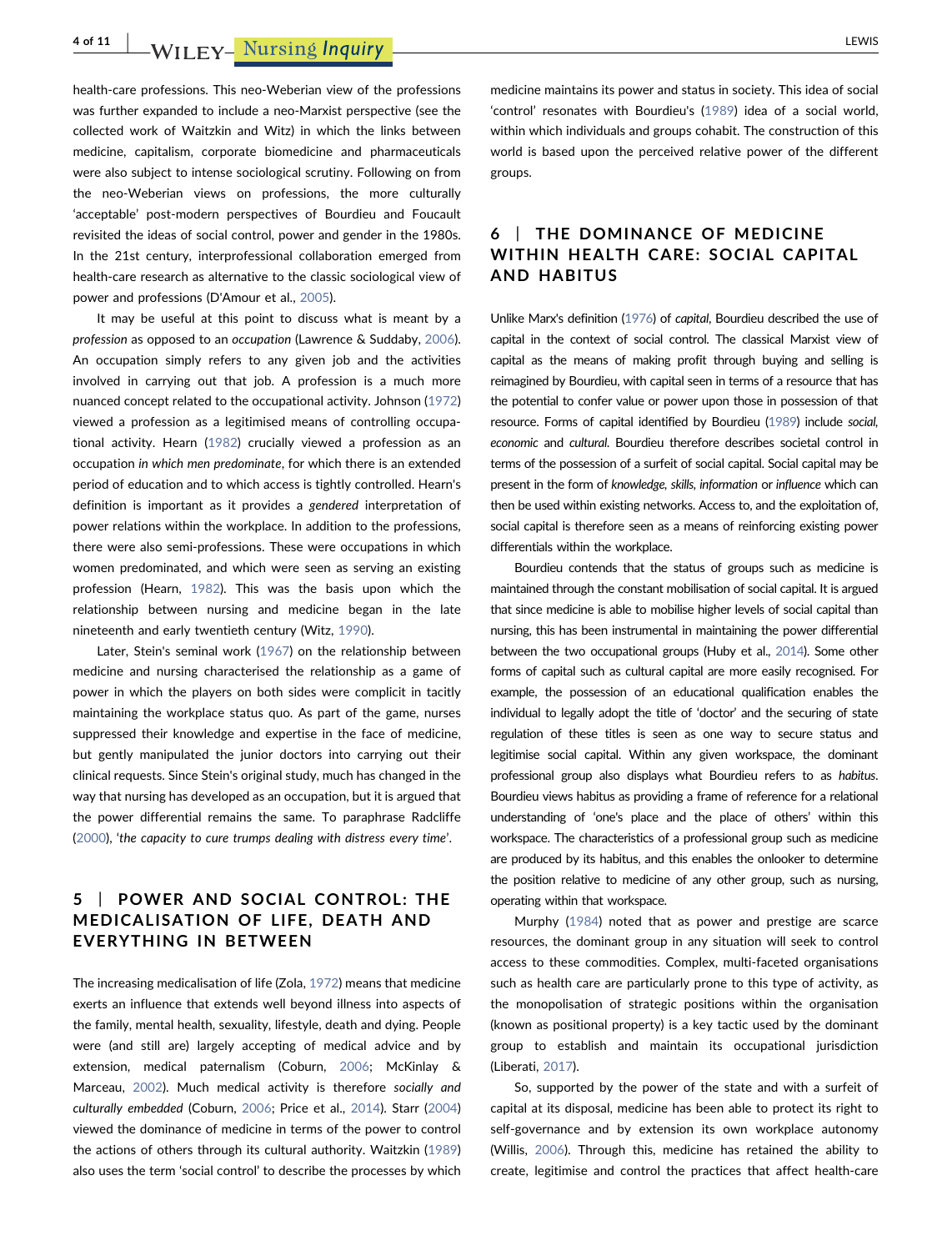delivery as a whole. As a consequence, medicine has been able to favour its own jurisdictional claims and to control the division of labour within health care to its own advantage. The ability to influence decisions regarding the organisation of roles and responsibilities within the health‐care team means that medicine has been able to contain and control the practice of nursing, and by extension the practice of APNs (Harrison & Ahmad, [2000](#page-10-22)).

### 7 | CLOSURE THEORY: THE PRACTICE OF WIELDING OCCUPATIONAL POWER

The nature of medicine's power relations with the other occupational groups in health care means that medicine will seek to attenuate any policies or strategies which may pose a threat to its occupational jurisdictions (Currie et al., [2012\)](#page-10-23). Arising from a neo-Weberian perspective, 'closure' theory (Witz, [1990](#page-11-4)) refers to the processes by which power is mobilised to enhance or defend a group's share of any given resource. This involves the exercise of power in a downwards or sideways direction, in which the dominant group restricts and controls access to those resources. Closure theory sought to provide an understanding of the practices by which the status of one group is maintained at the expense of other groups operating within that environment (Chua & Clegg, [1990](#page-9-7)).

Witz [\(1990\)](#page-11-4) clearly identified the importance of gender in her analysis of workplace power relations. She argued that the relationship between gender and inter‐occupational control and subordination is crucial to our understanding of the power relations within health care. She finessed the concept of closure to address the dominance of medicine, and the control that medicine is able to exert over the division of labour. She used the term demarcationary closure, in which a dominant profession, in this case medicine, aims for inter‐occupational control of health care through the regulation of other related occupations such as nursing. The gendered analysis of the relative positions of medicine and nursing provide a useful framework though which to understand this dominance. In addition, she noted that demarcation was concerned with the creation and control of the boundaries between occupations. By being in a position to influence policy decisions regarding the organisation of roles and responsibilities within health‐care delivery, medicine is able to supervise, contain and control the practice of other subordinate or associate professions (Chua & Clegg, [1990](#page-9-7)). The concept of boundaries and workplace jurisdiction will be examined in more detail later in this paper.

### 8 | PROFESSIONAL KNOWLEDGE: 'KNOWLEDGE IS MOST DEFINITELY POWER'

Starr ([2004](#page-11-8)) argued that medicine's cultural authority is in fact derived from the value placed upon medical 'knowledge' by society. In addition, the seminal work of Friedson [\(1984,](#page-10-24) [2000\)](#page-10-25) established that the acquisition and control of a unique body of occupational

knowledge is one of the key issues in understanding the power of a profession. A number of other authors (e.g., Larson, [1979;](#page-10-14) Waitzkin, [1989](#page-11-9); Witz, [1990\)](#page-11-4) have also identified the importance of controlling access to that professional knowledge. Larson ([1979](#page-10-14)) refers to this process as gaining 'cognitive exclusiveness' to a distinct body of knowledge that has a practical application. The importance of knowledge as a vehicle for power is further emphasised by Foucault [\(1980\)](#page-10-26). The development of 'medical' knowledge is considered to be an example of scientific knowledge, which Foucault argues is key to the development of the disciplinary power that medicine exerts over health care. According to Foucault, power and knowledge are inextricably linked and could be expressed as a single concept: 'power-knowledge'. If you ascribe to the somewhat controversial view that nursing (and by extension the APN) uses what is predominantly medical knowledge in its practise, Foucauldian power‐knowledge may help to explain some of the power differential that exists between medicine and nursing (Foucault, [1980\)](#page-10-26).

As a profession, access to medicine is guarded by a significant period of education and training, that is controlled and regulated by the profession through 'credentialing'. This is the process by which possession of the qualification(s) needed to practise legitimately, is established. In addition, it is asserted that there must be a professional body that oversees and certifies the profession, which is legally underwritten and supported by the power of 'the state' (Johnson, [1972\)](#page-10-12). The power of the state, in terms of supporting medicine, is crucial to our understanding of the position that medicine has occupied in health care. The way in which access to the profession and to the associated professional title(s) is tightly controlled resonates with Bourdieu's [\(1989\)](#page-9-6) ideas on cultural capital, and the political link between the state and the enduring legitimacy of 'elite' professions.

# 9 | THE DIVISION OF LABOUR: WHO DECIDES WHO DOES WHAT?

Given the enduring dominance of medicine over the other health‐ care groups, the next issue to examine is that of workplace jurisdiction. The process of establishing workplace jurisdiction (Srivastava et al., [2008](#page-11-11)) determines the legitimate right to undertake a particular type of work or bundle of tasks (Maxwell et al., [2013\)](#page-10-27). As Allen [\(2007\)](#page-9-8) notes, new occupational roles have, by definition, no established or agreed jurisdiction. Therefore, to be successfully embedded into existing health-care structures, there is a need to negotiate and agree legal and workplace jurisdiction for the new role not just at a local, context‐specific workplace level, but at a wider, macro level. To achieve this, the legitimacy of the new role has to be actively constructed in relation to other roles, primarily medicine (Liberati, [2017](#page-10-21)).

Occupational boundaries originate from neo‐Weberian closure theory (Witz, [1990\)](#page-11-4), and are the arbitrary, abstract delineations that serve to distinguish the occupational jurisdiction of one group from another. This is done to establish 'who does what' (Lamont &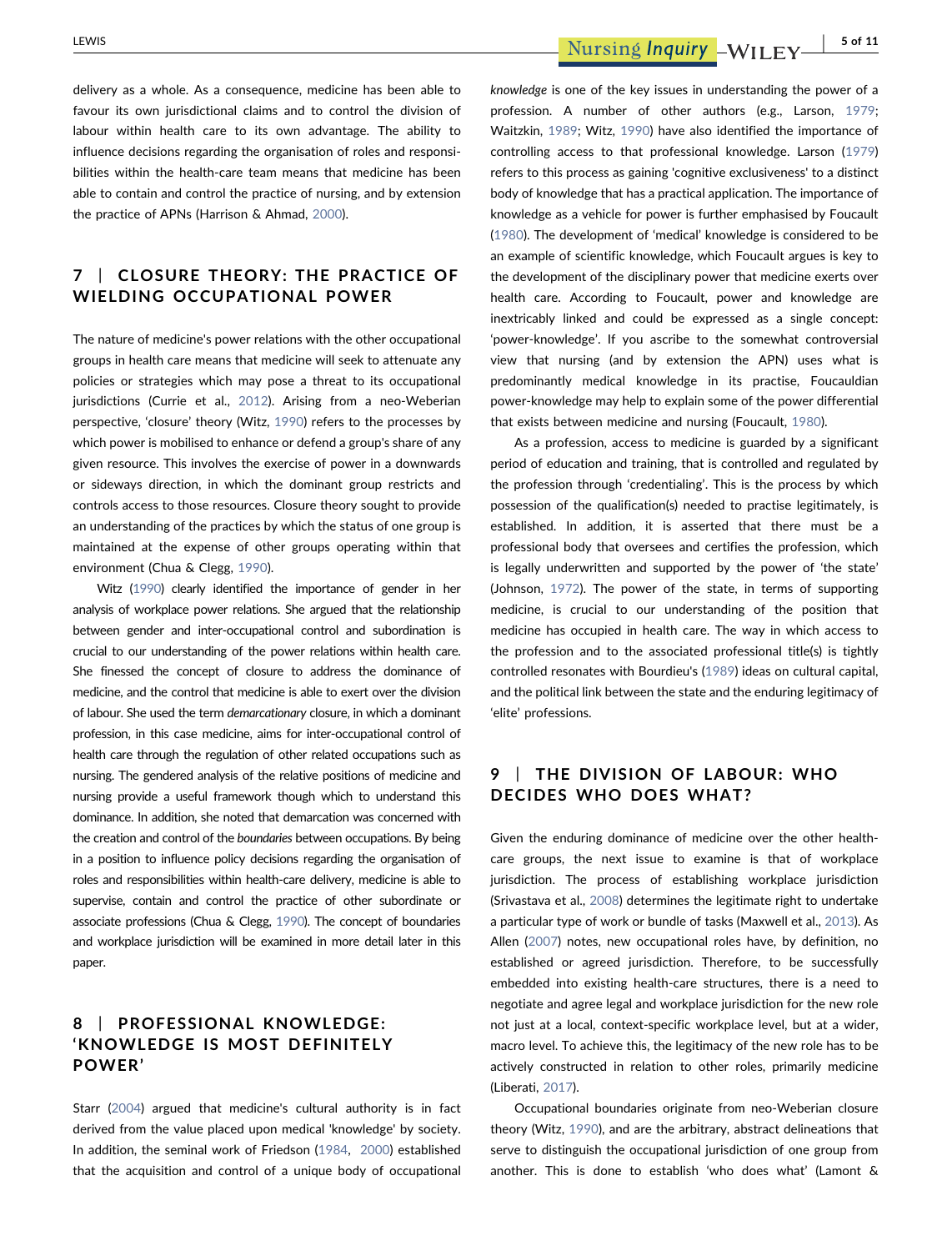6 of 11 | WILEY- Nursing Inquiry | LEWIS | LEWIS | LEWIS | LEWIS | LEWIS | LEWIS | LEWIS | LEWIS | LEWIS | LEWIS

Molnar, [2002](#page-10-28)). These boundaries are traditionally conceptualised as barriers, and 'boundary work' refers to the process of creating, maintaining, blurring or shifting these occupational boundaries (Lamont & Molnar, [2002](#page-10-28)). Fournier [\(2000\)](#page-10-29) argued that the construction and maintenance of the boundaries that define and separate these different occupations are crucial to the development of an occupation or profession and, once established, demand constant 'boundary work' to preserve them.

Clearly, medicine has limited motivation to sanction any occupational boundary changes unless it is perceived to be in its own interest (Huby et al., [2014\)](#page-10-19). From a neo‐Weberian perspective, Witz [\(1990\)](#page-11-4) described the way in which medicine has maintained control of health care through the adroit management of the boundaries between medicine and other allied occupations such as nursing. The evidence shows that medicine has historically developed a number of effective strategies to address occupational boundary disputes in health care (Currie et al., [2012;](#page-10-23) Fournier, [2000\)](#page-10-29).

Understanding Fournier's [\(2000\)](#page-10-29) boundary work is extremely important in the context of developing a flexible workforce. Adjustments to professional boundaries were historically couched in the classical Marxist language of inter‐occupational 'struggle' (e.g., Larkin, [1983](#page-10-30)). Where there is outright disagreement between two occupations, the language of inter‐occupational 'struggle' may still apply, however few boundary disputes between medicine and nursing result in outright conflict (Nugus et al., [2010](#page-10-31)).

Most modern theory tends to focus upon less overtly confrontational approaches to boundary work. In general, it is argued that the adoption of more socially collaborative, negotiated approaches by medicine obviate the need for conflict. The way in which occupational power is routinely exercised by doctors within a multi‐ disciplinary team (MDT) may be understood using Strauss' ([1978](#page-11-12)) ideas of negotiated order. This is used to articulate a softer, more nuanced, but nonetheless assertive maintenance of the power differential that exists between medicine and nursing. Strauss' negotiated social order considers negotiation to be a fundamental aspect of the way in which complex organisations such as the NHS function. The use of micro-level interprofessional negotiation between nurses and doctors is seen as the way in which, at the meso level, formal organisational structures may be established and maintained (Liberati, [2017;](#page-10-21) Melia, [1984](#page-10-32)).

Conversely, it may be that what we see here is a modern, updated version of the doctor‐nurse game first identified by Stein ([1967](#page-11-5)) and Stein et al. [\(1990\)](#page-11-13). Whilst ostensibly working together, doctors within the MDT will seek to subconsciously maintain the 'natural' social order, in which medicine is at the apex. The natural self-assurance that comes with longstanding professional status and the associated cultural authority it accrues makes it easy for medicine to negotiate the right to be 'in charge' of any patient care decisions and thereby avoid outright conflict with the subordinate groups, such as nursing, with which they deal (Coburn, [2006\)](#page-9-5). Medical students (and nursing students to a lesser extent) continue to be socialised, albeit subconsciously, in the view that doctors play a greater role

than other occupational groups in the decision‐making processes over patient care (Nugus et al., [2010](#page-10-31)).

Current health policy worldwide has identified 'teamwork' as an effective way of relaxing occupational boundaries in the delivery of health care, and thus enabling more flexible working practices. Due to the nature of the work, health care is one area in which individuals from different occupational groups are required to work closely together. However, as Comeau‐Vallee and Langley [\(2020\)](#page-9-9) note, teamworking requires the various occupational groups to examine the boundaries that define and therefore separate their roles.

There are now numerous examples of interprofessional boundary work in which the members of the team are able to effectively collaborate through a process of accommodation and 'boundary blurring' (Meier, [2015\)](#page-10-33). In these situations, the occupational boundaries are successfully relaxed, so that they cease to be a barrier to interprofessional teamwork. However, it is argued that in spite of this, higher status groups such as medicine may simply seek to replicate their position at the apex of a multidisciplinary team. Despite working together 'for the good of the patient', the dominant group will try to ensure that 'social position', occupational status and existing hierarchies are maintained. They will also seek to preserve the 'social order' (the power relations amongst the various occupational groups). The constant reference to social control, social order and social capital is indicative of a hierarchy that is socially constructed, and there would appear to be a good level of agreement between the different sociological perspectives on this.

### 10 | 'OCCUPATIONAL IMPERIALISM': WHO DOES THE DIRTY WORK NOW?

Larkin [\(1983\)](#page-10-30) coined the term 'occupational imperialism' to describe the tactics adopted by dominant professions such as medicine in advancing their aims through the constant acquisition of higher‐ status skills and roles, whilst simultaneously delegating lower status roles to subordinate groups (see Hughes, [1958\)](#page-10-13). So far, boundary work has been considered in terms of medicine protecting its occupational territory from counter‐hegemonic groups. In the face of medical dominance, occupational imperialism may provide a potential explanation for the increasing numbers of APNs with health care. Where it is perceived to be in the dominant profession's interests, the delegation of lower‐level tasks and other activities no longer considered vital to that profession becomes another, more subtle, way for medicine to maintain its occupational status and control over health-care delivery (Witz, [1990\)](#page-11-4).

The expansion of medication prescribing to nursing through the findings of the Cumberlege report (Department of Health and Social Security[,1986\)](#page-10-34) is a good illustration of the use, by medicine, of occupational imperialism. Following the Cumberlege report, a small group of nurse specialists (c.f. APNs) were given jurisdiction over the prescription of medication, an activity that had previously been the sole domain of medicine (Cooper et al., [2019\)](#page-9-1).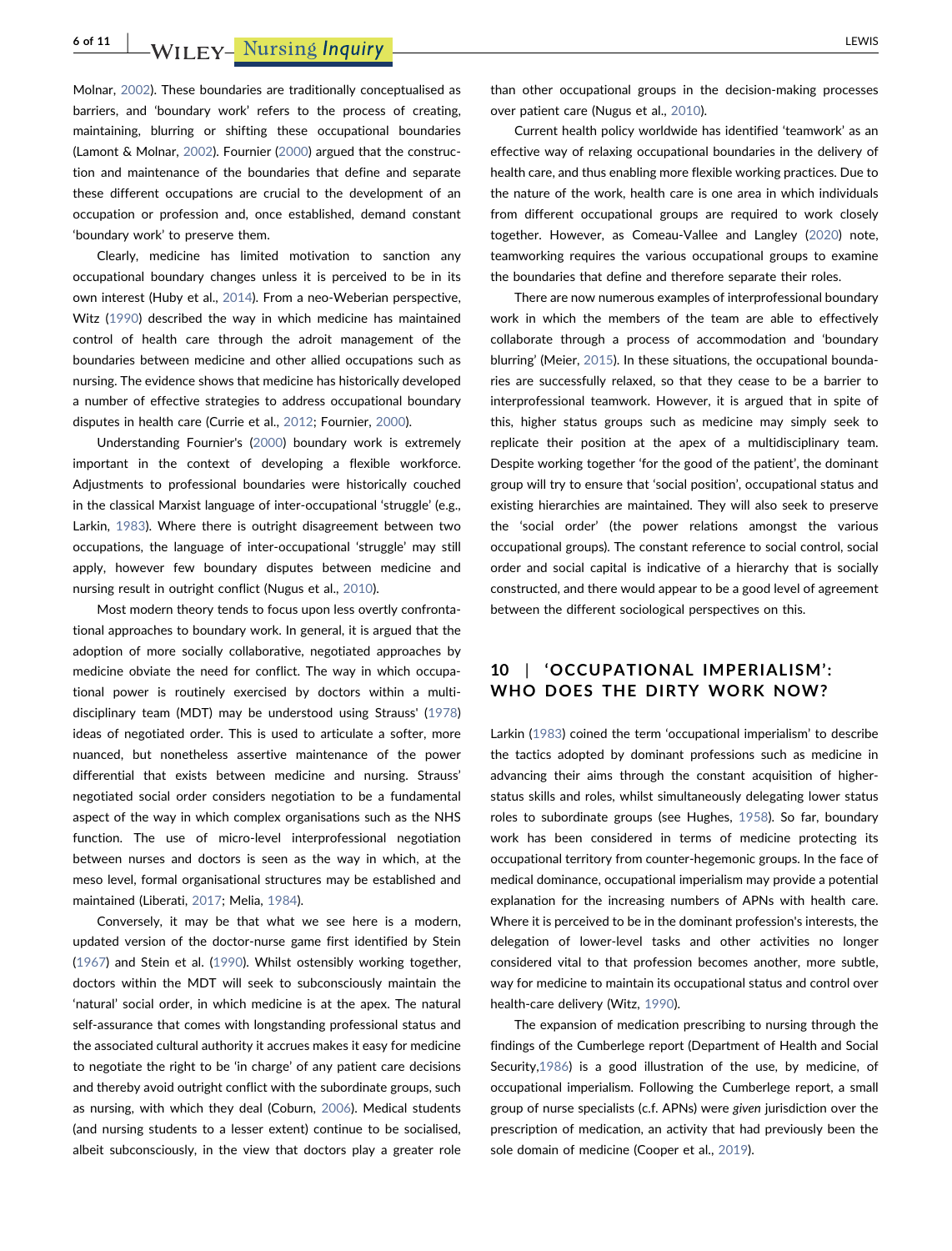However, although 'nurse prescribers' obtained the legal right to prescribe from the full British National Formulary (BNF), the 'permission' to take on these tasks at a local level remained primarily under the aegis of medicine. In reality, the impact of workplace jurisdiction (and by extension medical hegemony) in the ad hoc way that these new roles have developed over the years cannot be overstated (Nadaf, [2018\)](#page-10-1). The perceived benefits to medicine of 'enabling' other occupational groups to take on specific, discrete tasks such as prescribing was clearly at the forefront of its thinking. For example, in UK general practice, the ability of an APN to run a minor illness clinic and to prescribe their own medication without reference to a general practitioner (GP) is an attractive proposition for the GP.

It is argued that within any sphere of activity, the profession with the highest status will effectively 'cherry pick' the most desirable and high-profile roles, delegating the less-glamorous 'dirty work' to other groups of lesser power and status (see Hughes, [1958](#page-10-13); Nancarrow & Borthwick, [2005\)](#page-10-35). Similarly, Willis ([2006](#page-11-10)) uses the term 'vertical substitution' to describe the process by which lower status occupational groups take on aspects of the work of a higher status group. It is clear from the evidence that the extent of the vertical substitution is regulated and controlled by the dominant occupational group or profession (Nancarrow & Borthwick, [2005\)](#page-10-35).

### 11 | PROFESSIONAL IDENTITY: WHO AM I?

Identity, identity, identity is the crisis can't you see…? (X‐Ray Spex, 1978)

Having reviewed some of the theoretical approaches underpinning the development of a profession, nursing's perceived lack of 'real' influence within health care and the consequent lack of control over the APN role becomes more understandable. There are, however, a number of other issues that need to be considered. The incoherent, confusing, and disjointed approach to giving advanced practice nursing roles a clear identity has contributed to the sluggishness of developing, implementing and above all sustaining these roles (et alDelamaire & LaFortune, [2010;](#page-10-6) Leary et al., [2017](#page-10-36); Nadaf, [2018\)](#page-10-1). In addition to the various definitions of advanced practice, the proliferation of job titles, acronyms (NP, ANP, APN and ACP to name but a few) and types and colours of uniform all contribute to the perception of the APN as a nebulous, malleable, slightly 'fuzzy' temporary solution to a specific problem rather than a longer-term reality with a future (Leary et al., [2017\)](#page-10-36).

The development of a positive, coherent identity (see Andrew, [2012;](#page-9-10) Bryant‐Lukosius et al., [2016;](#page-9-11) Goodman, [2016](#page-10-37); Maxwell et al., [2013](#page-10-27)) is an important milestone in the establishment of a successful profession or new occupational role (Johnson et al., [2012](#page-10-38)). Historically occupational or professional identity has been defined in terms of a self‐concept or self‐image based upon a set of unifying beliefs, values, motives and experiences. It has been seen as the individual's perceived position within society and the way in

LEWIS **Example 20 The Contract of Texas Excess** Purising *Inquiry* - WILEY 7 of 11

which the individual interacts with others (Andrew, [2012](#page-9-10); Bryant-Lukosius et al., [2016;](#page-9-11) Goodman, [2016;](#page-10-37) Maxwell et al., [2013\)](#page-10-27). Although self-concept and professional identity are similar in nature. they are often, and incorrectly, conflated.

Professional identity may be viewed in terms of a career, occupational or, as in nursing, a vocational identity (Johnson et al., [2012;](#page-10-38) Skorikov & Vondracek, [2011](#page-11-14)). A person's professional identity is therefore seen as a significant part of their overall identity and is complemented by, but separate to, their self‐concept (Sutherland et al., [2010](#page-11-15)). It is effectively a sense of self that is derived from and sustained by the individual's occupation or professional role (Melia, [1984\)](#page-10-32). In simple terms, the individual is defined by their role. The idea that, as a doctor, they will take the lead on the clinical care of a patient is indoctrinated into medical students from the very beginning of their medical training (Nugus et al., [2010\)](#page-10-31).

However, the ideas of self‐concept and professional identity are a rather simplistic and flawed way of understanding the development of professional identity since they do not adequately explain how new roles (such as the APN) develop their own identity as they emerge from other more established occupational groups (such as nursing). The transition from a more defined, 'boundaried' role such as nursing to a much 'less-boundaried' role such as the APN is complicated and fraught with difficulty (Anderson et al., [2019\)](#page-9-12). Sluss and Ashforth ([2007](#page-11-16)) developed the idea of relational identity to help to explain the changes to identity caused by the transition from one role to another. They argued that relational identity occurs at an individual and cultural level. At the individual level, relational identity refers to the way in which two interacting individuals with different roles enact their roles, and the way in which each actor is perceived by the other. This relational identity is both role‐based and person‐ based, so that as the nurse moves from their existing role to the new APN role, they will continue to interact with other clinicians, but the interactions will be framed by both the new APN role and the way in which the trainee APN behaves in that role. In terms of the healthcare 'hierarchy', the transition from nurse to APN may be viewed both positively and negatively by both medicine and nursing. The way in which the 'new' APN is viewed will depend upon both the perception of the role and the perception of the individual undertaking that role.

# 12 | WORKING IN A 'PINK COLLAR PROFESSION': GENDER AND THE PROVISION OF HEALTH CARE

The continuing predominance of women within nursing (and therefore in the APN role) means that the inter‐occupational power relations between medicine and nursing must always be considered within the context of gender. Radcliffe [\(2000\)](#page-11-2) again sets the tone:

> 'The nurses, usually women, were good but not necessarily very knowledgeable. They were in charge of folding pillowcases and mopping brows. Nurses didn't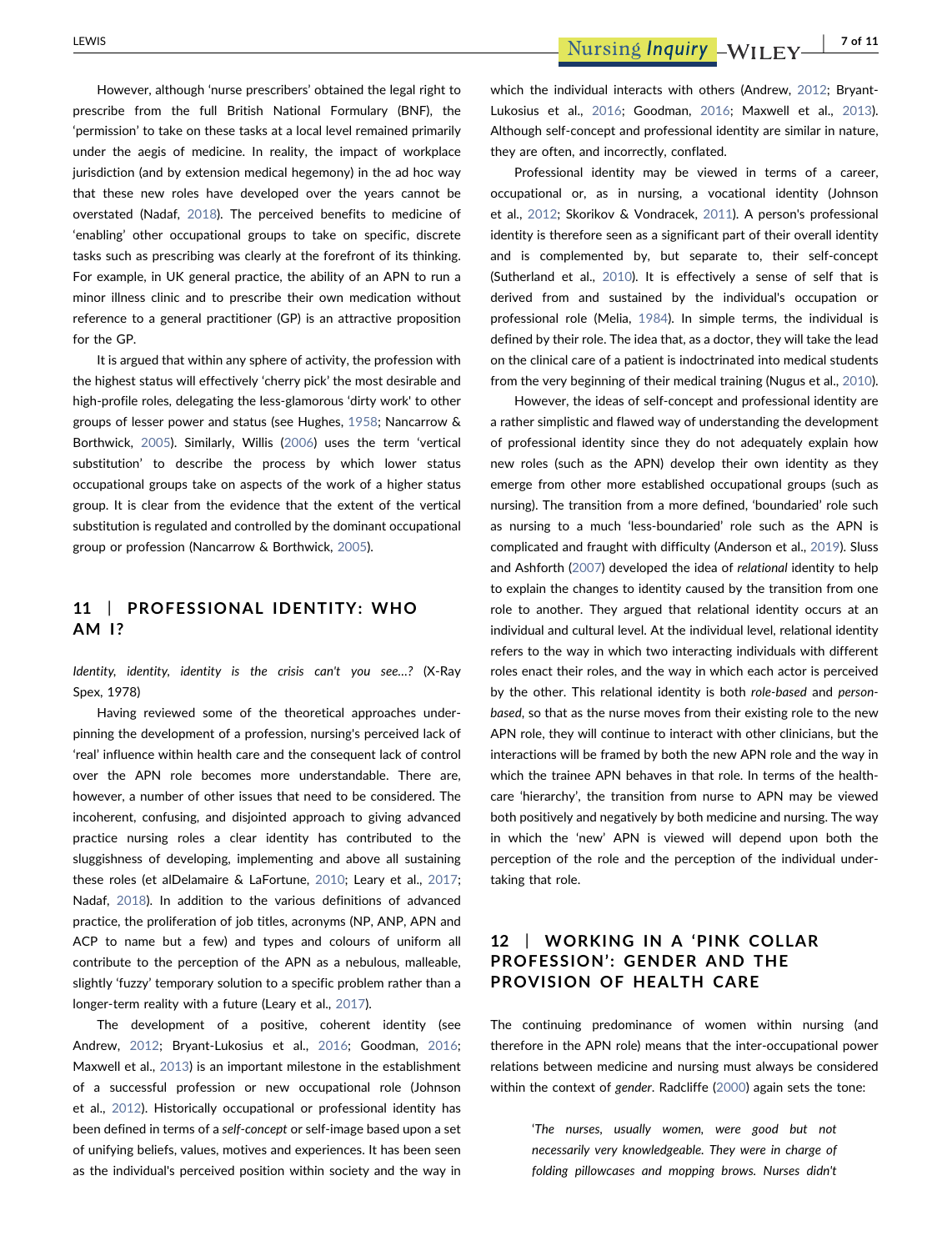cure patients; on the whole they still don't. They were just nice to them while they waited to get better…'

As we know, from a neo‐Weberian perspective, power and patriarchy are inextricably linked (Witz, 1982). Patriarchy is defined here as 'a complex network of social and occupational relations, within which men tend to dominate women' (see Hearn, [1982](#page-10-17)). In his seminal work Birth of the Clinic, Foucault ([1971](#page-10-39)) described the appearance of patriarchy within health care in terms of the 'medical gaze'. This is widely interpreted as a type of 'male gaze', in which the human body is looked at, objectified, and dissected in a 'scientific', unemotional way, separated from its humanity. Although nursing is closely allied to medicine, its feminine 'gaze' is seen as radically different to that of medicine (Foucault, [1971\)](#page-10-39). The emphasis upon an emotional, empathetic and compassionate response to health care (see Goodman, [2016;](#page-10-37) Price et al., [2014](#page-11-7)) is at odds with a masculine, medical profession that continues to reinforce a professional patriarchy through its values, ways of thinking and activities. Similarly, the control over emotion is a key tenet of 'hegemonic masculinity' (e.g., Connell, [2005\)](#page-9-13) and by extension, medicine. Drawing heavily from Gramsci's work on cultural hegemony (Gramsci, [1971](#page-10-40); Simon, [2005](#page-11-17)), Connell ([2005](#page-9-13)) developed the idea of 'hegemonic masculinity' to examine and explain the cultural practices that create and maintain male dominance over women in society and within the workplace. Connell argued that hegemonic masculinity, in which control over emotion embodied the predominant view of what it meant to be an 'alpha male', and that this perception was achieved largely through the power of male 'culture, institutions and persuasion' (Connell, [2005](#page-9-13)).

The longstanding patriarchal links between hegemonic masculinity, the professions and occupational power are evident in modern society (Goodman, [2016\)](#page-10-37). In the 21st century, gender discrimination still remains an issue for many professional groups (Goodman, [2016](#page-10-37); Nadaf, [2018\)](#page-10-1). Women are still under‐represented at a senior level in many occupations and the gender pay gap (Williams, [2013](#page-11-18)), in which men are paid more than women in equivalent roles, is still widespread (Royal College of Nursing, [2020\)](#page-11-19). The nature of gender discrimination in the workplace has already been examined from both a neo‐ Weberian and neo‐Marxist perspective, as has the patriarchal basis on which work has historically been organised. Gendered exclusion has, over the years, prevented women from accessing the knowledge, skills, education and credentials to enter professions such as medicine (Larkin, [1983\)](#page-10-30).

More recently, Becker ([1993](#page-9-14)) developed the idea of human capital theory (HCT). Based upon economic theory, Becker looked at the links between an individual's education and their subsequent income and career advancement. Women's human capital, in terms of their education, qualifications and work experience has traditionally been viewed as lower than men's (Riska, [2008\)](#page-11-3). As Watts ([2008](#page-11-20)) notes, this disparity often resulted in gender segregation within the workplace. This segregation still occurs in so-called lower-status occupations such as nursing, where women predominate (Williams, [2013](#page-11-18)). However, contrary to the view that it is the

patriarchal structures created by the established institutions that serve to exclude women from the professions, 'preference theory' argues that women actually make deliberate, family‐orientated choices to work in occupations such as nursing which are less well regarded (Hakim, [2007](#page-10-41)). This alternative view, that gender segregation within health care occurred as a result of the active career choices made by women, is clearly contentious but has clearly contributed to the continuing social construction of nursing as a vocation suitable primarily for women (Acker, [1990\)](#page-9-15).

It is argued here that the enduring gendered discourse prevalent within nursing has both devalued and eroded the role, so that the skill of caring is viewed as a characteristically feminine trait, taken for granted rather than valued and rewarded (Chua & Clegg, [1990;](#page-9-7) Royal College of Nursing, [2020\)](#page-11-19). This gendered discourse has historically referred to nursing in terms of vocation, moral character, subservience and service (Chua & Clegg, [1990](#page-9-7)) in which the qualities of the 'good nurse' and the 'good woman' were seen as one and the same. The links between moral character and femininity were embodied in the idea of nursing as being only suitable for single women of impeccable moral standards. The findings from the recent Royal College of Nursing (RCN) report Gender and Nursing as a Profession: valuing nurses and paying them their worth (Royal College of Nursing, [2020](#page-11-19)) demonstrated beyond doubt that this longstanding gendered discourse has had a significant, negative impact upon nurses' pay and their prospects for career advancement.

There were a number of other unanticipated consequences arising out of this gendered discourse. For example, it resulted in nursing being labelled as a semi‐profession. The language used in Hearn's ([1982\)](#page-10-17) view of a semi-profession may, in itself, be seen as patriarchal and out of date, but is reflective of the views of gender that predominated in the 1980s. As Radcliffe ([2000](#page-11-2)) notes, in reality little has changed. This is primarily because the power in the nurse‐ doctor relationship is still mediated by the patient and the general public. To again paraphrase Radcliffe, 'If in doubt, ask the patient who is in control. The public may love its angels, but it holds its medics in awe…'.

Nursing pursued professional status for many years, often with mixed fortunes (Allen, [2007](#page-9-8)). From the campaign for state‐sponsored nurse registration onwards, nursing's professional project (Witz, [1990\)](#page-11-4) has been focused upon gaining control over the provision of certain skills, tasks and competencies. The concept of a professional project involves the application of exclusionary occupational closure strategies to 'stake a claim' over certain resources and opportunities (Parkin, [1979](#page-10-42)). Larson [\(1979](#page-10-14)) refers to the idea of a new profession needing to develop its own 'cognitive exclusiveness' to a distinct body of knowledge. In the UK, nursing's professional project has been therefore focused, in recent times, upon developing, refining and controlling nursing's occupational knowledge through the auspices of higher education (Scott, [2008\)](#page-11-21). Until the 1990s, nurse education had been predicated upon addressing local hospital workforce requirements through an apprenticeship‐type model with education and training largely provided 'on the job'. Although degree courses had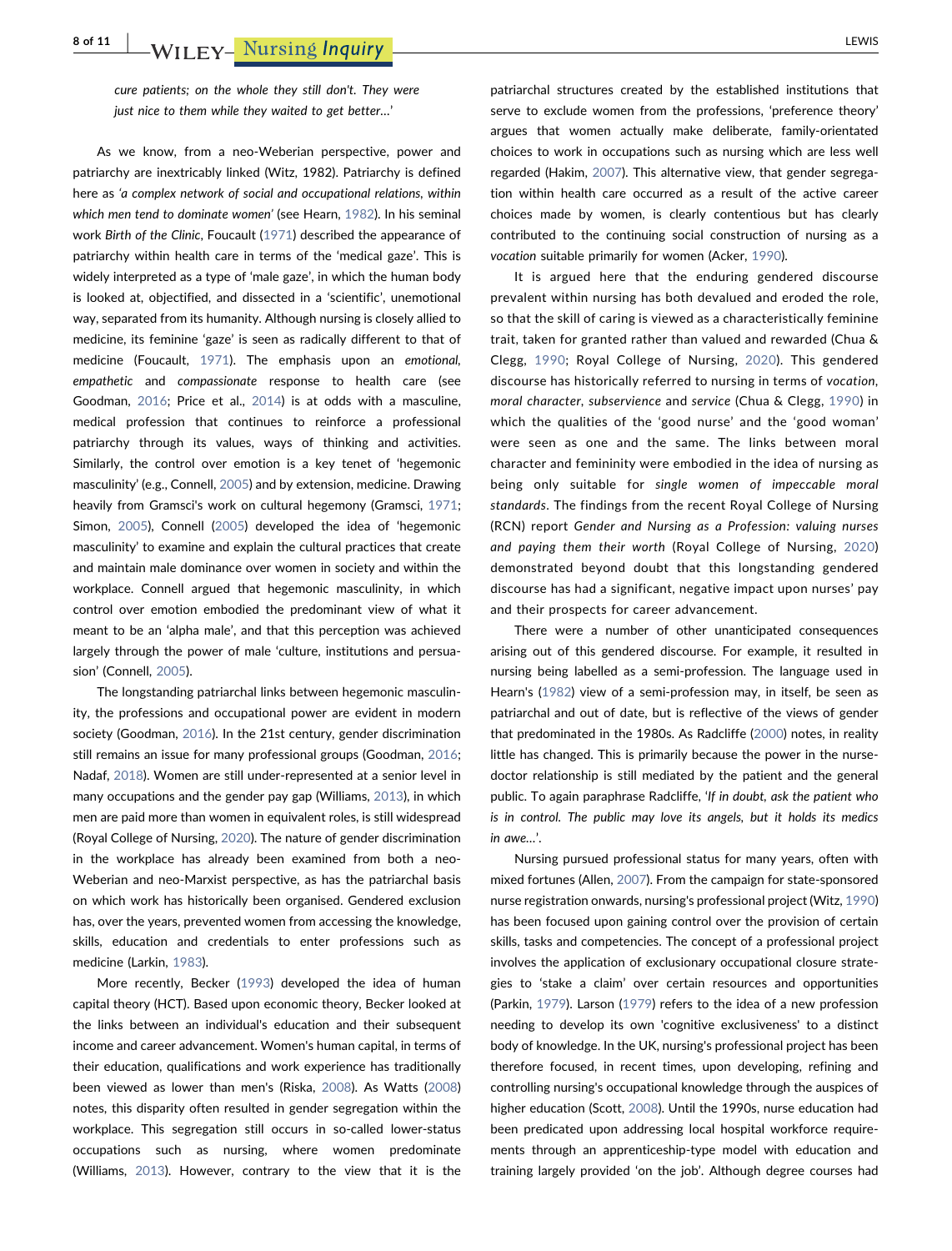been available in the UK since the 1970s, Project 2000 was the first real attempt in the UK to link nursing to higher education through the provision of specific university courses in nursing (Macleod‐Clark et al., [1996\)](#page-10-43). Nursing's professional project in the UK initially advocated diploma‐level education, however by 2009, nursing had become a 'graduate entry' profession.

Nursing in the UK had achieved its aim, and the consensus view now is that nursing is definitely a profession. However, it is indisputable that nursing, and by extension the APN role, remains predominantly female and that historically, at least, it has served, and been subservient to, medicine. Whilst the increasing complexity and sophistication of health-care delivery has had the effect of moving nursing away from purely feminised emotional labour 'at the bedside' (Goodman, [2016\)](#page-10-37) to a more technologically focused practice, the percentage of men entering nursing in the UK has remained stubbornly low at around 5%–10% (Ross, [2017\)](#page-11-22). It is argued here that nursing is still viewed as being at odds with the prevailing hegemonic 'masculine' view of a suitable occupation for a man (Ross, [2017](#page-11-22)).

In comparison, medicine has become increasingly attractive to women as a profession (Riska, [2008\)](#page-11-3), such that female registered medical practitioners made up approximately 46% of the medical workforce in 2017 (General Medical Council, [2020](#page-10-44)), and due to the numbers of female medical students in training, medicine will very soon become a predominantly female profession. It may be argued that in the pursuit of professional status, the feminine, caring traits of nursing that have previously attracted women to the profession are no longer emphasised and are actively downplayed (Riska, [2008\)](#page-11-3). Radcliffe ([2000](#page-11-2)) argues that by doing this, nursing has simply made bright women choose to be doctors instead of nurses.

In conclusion, each of the various sociological theories reviewed, from the 'classical' neo‐Weberian and neo‐Marxist sociology, through Bourdieu and Foucault, to the current thinking on interprofessional working, have been considered within the context of power, identity and gender in health care. Each of the approaches has its proponents and its critics. None of the theoretical approaches provides the complete answer, but when viewed as whole they offer an invaluable insight into the development of advanced nursing practice. It is argued here that to influence and direct the future development of advanced nursing practice, we need to understand its evolution. This will enable us to make informed choices over where and how the APN 'fits in' to the health‐care structures, what an APN is and what it does. To decide whether APNs need to develop an occupational identity, and whether or not it needs to be sufficiently distinct from nursing to establish the role as a separate entity. These are all important issues that need to be, but have not as yet, been definitively addressed.

### CONFLICT OF INTEREST

The author declare no conflict of interest.

### DATA AVAILABILITY STATEMENT

Data sharing not applicable to this article as no data sets were generated or analysed during the current study

### ORCID

Robin Lewis <https://orcid.org/0000-0003-2134-506X>

### REFERENCES

- <span id="page-9-15"></span>Acker, J. (1990). Hierarchies, jobs, bodies: A theory of gendered organisations. Gender & Society, 4(2), 139–158. [https://doi.org/10.](https://doi.org/10.1177/2F089124390004002002) [1177/2F089124390004002002](https://doi.org/10.1177/2F089124390004002002)
- <span id="page-9-8"></span>Allen, D. (2007). What do you do at work? Profession building and doing nursing. International Nursing Review, 54(1), 41–48. [https://doi.org/](https://doi.org/10.1111/j.1466-7657.2007.00496.x) [10.1111/j.1466-7657.2007.00496.x](https://doi.org/10.1111/j.1466-7657.2007.00496.x)
- <span id="page-9-4"></span>Allsop, J. (2006). Medical dominance in a changing world: The UK case. Health Sociology Review, 15(5), 444–457. [https://doi.org/10.5172/](https://doi.org/10.5172/hesr.2006.15.5.444) [hesr.2006.15.5.444](https://doi.org/10.5172/hesr.2006.15.5.444)
- <span id="page-9-12"></span>Anderson, H., Birks, Y., & Adamson, J. (2019). Exploring the relationship between nursing identity and advanced nursing practice: An ethnographic study. Journal of Clinical Nursing, 29, 1195–1208. <https://doi.org/10.1111/jocn.15155>
- <span id="page-9-10"></span>Andrew, N. (2012). Professional identity in nursing: Are we there yet? Nurse Education Today, 32, 846–849. [https://doi.org/10.1016/j.](https://doi.org/10.1016/j.nedt.2012.03.014) [nedt.2012.03.014](https://doi.org/10.1016/j.nedt.2012.03.014)
- <span id="page-9-0"></span>Barton, T., Thorne, R., & Hoptroff, M. (1999). The nurse practitioner: Redefining occupational boundaries? International Journal of Nursing Studies, 31(1), 57–63. [https://doi.org/10.1016/s0020-7489\(98\)](https://doi.org/10.1016/s0020-7489(98)00058-3) [00058-3](https://doi.org/10.1016/s0020-7489(98)00058-3)
- <span id="page-9-14"></span>Becker, G. (1993). Human capital: A theoretical and empirical analysis with special reference to education (3rd ed.). University of Chicago Press. <http://www.nber.org/books/beck94-1>
- <span id="page-9-2"></span>Begley, C., Elliot, N., Lalor, J., Coyne, I., Higgins, A., & Comiskey, C. (2013). Differences between clinical specialist and advanced practitioner clinical practice, leadership, and research roles, responsibilities, and perceived outcomes (the SCAPE study). Journal of Advanced Nursing, 69(6), 1323–1337. [https://doi.org/](https://doi.org/10.1111/j.1365-2648.2012.06124.x) [10.1111/j.1365-2648.2012.06124.x](https://doi.org/10.1111/j.1365-2648.2012.06124.x)
- <span id="page-9-6"></span>Bourdieu, P. (1989). Social space and symbolic power. Sociological Theory, 7(1), 14–25. <https://www.jstor.org/stable/202060>
- <span id="page-9-11"></span>Bryant‐Lukosius, D., Spichiger, E., Martin, J., Stoll, H., Kellerhals, S., Fliedner, M., Grossmann, F., Henry, M., Herrmann, L., & Koller, A. (2016). Framework for evaluating the impact of advanced practice nursing roles. Journal of Nursing Scholarship, 48, 201–209. [https://](https://doi.org/10.1111/jnu.12199) [doi.org/10.1111/jnu.12199](https://doi.org/10.1111/jnu.12199)
- <span id="page-9-7"></span>Chua, T., & Clegg, S. (1990). Professional closure: The case of British nursing. Theory and Society, 19(2), 135–172. [https://www.jstor.org/](https://www.jstor.org/stable/657545) [stable/657545](https://www.jstor.org/stable/657545)
- <span id="page-9-5"></span>Coburn, D. (2006). Medical dominance then and now: Critical reflections. Health Sociology Review, 15(5), 432–443. [https://doi.org/10.5172/](https://doi.org/10.5172/hesr.2006.15.5.432) [hesr.2006.15.5.432](https://doi.org/10.5172/hesr.2006.15.5.432)
- <span id="page-9-9"></span>Comeau‐Vallee, M., & Langley, A. (2020). The interplay of inter‐ and intraprofessional boundary work in multidisciplinary teams. Organisation Studies, 41(12), 1649–1672. [https://doi.org/10.1177/](https://doi.org/10.1177/2F0170840619848020) [2F0170840619848020](https://doi.org/10.1177/2F0170840619848020)
- <span id="page-9-13"></span>Connell, R. (2005). Masculinities (2nd ed.). Polity Press.
- <span id="page-9-1"></span>Cooper, M., McDowell, D., & Raeside, L. (2019). The similarities and differences between advanced nurse practitioners and clinical nurse specialists. British Journal of Nursing, 28(20), 1308–1314. [https://doi.](https://doi.org/10.12968/bjon.2019.28.20.1308) [org/10.12968/bjon.2019.28.20.1308](https://doi.org/10.12968/bjon.2019.28.20.1308)
- <span id="page-9-3"></span>Cooper, R. (2001). Health care workforce for the twenty‐first century: The impact of non-physician clinicians. Annual Review of Medicine, 52, 51–61. <https://doi.org/10.1146/annurev.med.52.1.51>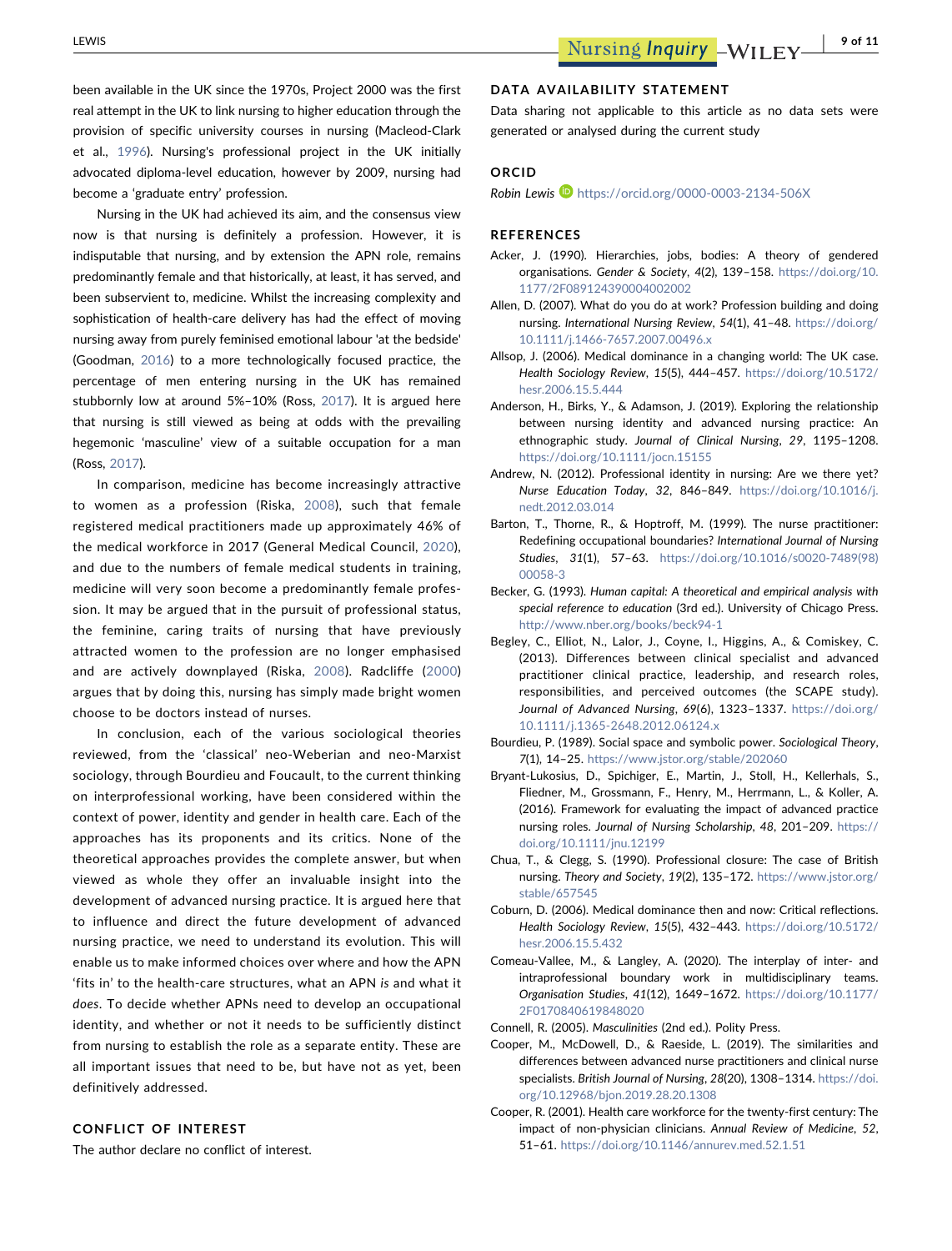10 of 11 WILEY- Nursing Inquiry LEWIS 2007 11 LEWIS

- <span id="page-10-23"></span>Currie, G., Lockett, A., Finn, R., Martin, G., & Waring, J. (2012). Institutional work to maintain professional power: Recreating the model of medical professionalism. Organisation Studies, 33(7), 937–962. <https://doi.org/10.1177/2F0170840612445116>
- <span id="page-10-15"></span>D'Amour, D., Ferrada, M., & Rodriguez, L. (2005). The conceptual basis for interprofessional collaboration: Core concepts and theoretical frameworks. Journal of Interprofessional Care, 19, 116–131. [https://](https://doi.org/10.1080/13561820500082529) [doi.org/10.1080/13561820500082529](https://doi.org/10.1080/13561820500082529)
- <span id="page-10-6"></span>Delamaire, M., & LaFortune, G. (2010). Nurses in advanced roles: A description and evaluation of experiences in 12 developed countries. OECD. <https://doi.org/10.1787/18152015>
- <span id="page-10-34"></span>Department of Health and Social Security. (1986). Neighbourhood nursing: A focus for care (Cumberlege Report). HMSO.
- <span id="page-10-7"></span>Dubois, C., Nolte, E., & McKee, M. (2005). Human resources for health in Europe. Open University Press. [https://researchonline.lshtm.ac.uk/](https://researchonline.lshtm.ac.uk/id/eprint/19270) [id/eprint/19270](https://researchonline.lshtm.ac.uk/id/eprint/19270)
- <span id="page-10-39"></span>Foucault, M. (1971). The birth of the clinic. Tavistock Press.
- <span id="page-10-26"></span>Foucault, M. (1980). Power/knowledge: Selected interviews and other writings (pp. 1972–1977). Pantheon.
- <span id="page-10-29"></span>Fournier, R. (2000). Boundary work and (un)making of the professions. In N. Malin (Ed.), Professionalism, boundaries, and the workplace (pp. 1–20). Routledge.
- <span id="page-10-24"></span>Freidson, E. (1984). The changing nature of professional control. Annual Review of Sociology, 10(1), 1–20. [https://doi.org/10.](https://doi.org/10.1057/9781137355621_19) [1057/9781137355621\\_19](https://doi.org/10.1057/9781137355621_19)

<span id="page-10-25"></span>Freidson, E. (2000). Professionalism: The third logic. Polity Press.

- <span id="page-10-44"></span>General Medical Council. (2020). The state of medical education and practice in the UK. [https://www.gmc-uk.org/about/what-we-do](https://www.gmc-uk.org/about/what-we-do-and-why/data-and-research/the-state-of-medical-education-and-practice-in-the-uk)[and-why/data-and-research/the-state-of-medical-education-and](https://www.gmc-uk.org/about/what-we-do-and-why/data-and-research/the-state-of-medical-education-and-practice-in-the-uk)[practice-in-the-uk](https://www.gmc-uk.org/about/what-we-do-and-why/data-and-research/the-state-of-medical-education-and-practice-in-the-uk)
- <span id="page-10-37"></span>Goodman, B. (2016). The missing two Cs – Commodity and critique: Obscuring the political economy of the gift of nursing. Journal of Research in Nursing, 21(4), 325–335. [https://doi.org/10.1177/](https://doi.org/10.1177/2F1744987116630023) [2F1744987116630023](https://doi.org/10.1177/2F1744987116630023)
- <span id="page-10-40"></span>Gramsci, A. (1971). Selections from the prison notebooks. International Publishers.
- <span id="page-10-41"></span>Hakim, C. (2007). Women, careers, and work‐life preferences. British Journal of Guidance & Counselling, 34(3), 279-294. [https://doi.org/](https://doi.org/10.1080/03069880600769118) [10.1080/03069880600769118](https://doi.org/10.1080/03069880600769118)
- <span id="page-10-9"></span>Hall, P. (2005). Interprofessional teamwork: Professional cultures as barriers. Journal of Interprofessional Care, 19, 188-196. [https://doi.](https://doi.org/10.1080/13561820500081745) [org/10.1080/13561820500081745](https://doi.org/10.1080/13561820500081745)
- <span id="page-10-2"></span>Hamric, C., & Hanson, A. (2003). Reflections on the continuing evolution of advanced practice nursing. Nursing Outlook, 51(5), 203–211. [https://doi.org/10.1016/S0029-6554\(03\)00158-1](https://doi.org/10.1016/S0029-6554(03)00158-1)
- <span id="page-10-22"></span>Harrison, S., & Ahmad, W. (2000). Medical autonomy and the UK state 1975 to 2025. Sociology, 34(1), 129–146. [https://doi.org/10.1177/](https://doi.org/10.1177/S0038038500000092) [S0038038500000092](https://doi.org/10.1177/S0038038500000092)
- <span id="page-10-5"></span>Health Education England. (2018). Multi‐professional framework for advanced clinical practice. [https://hee.nhs.uk/sites/default/files/](https://hee.nhs.uk/sites/default/files/documents/HEE%20ACP%20Framework.pdf) [documents/HEE%20ACP%20Framework.pdf](https://hee.nhs.uk/sites/default/files/documents/HEE%20ACP%20Framework.pdf)
- <span id="page-10-17"></span>Hearn, J. (1982). Notes on patriarchy, professionalisation and the semiprofessions. Sociology, 16(2), 184–202. [https://doi.org/10.1177/](https://doi.org/10.1177/2F0038038582016002002) [2F0038038582016002002](https://doi.org/10.1177/2F0038038582016002002)
- <span id="page-10-3"></span>Hill, B. (2017). Exploring the development and identity of advanced practice nursing in the UK. Nursing Management, 24(5), 36–40. <https://doi.org/10.7748/nm.2017.e1607>
- <span id="page-10-19"></span>Huby, G., Harris, F., Powell, A., & Pinnock, H. (2014). Beyond professional boundaries: Relationships and resources in health services' modernisation in England and Wales. Sociology of Health & Illness, 36(3), 400–415. <https://doi.org/10.7748/nm.2017.e1607>
- <span id="page-10-10"></span>Huff, T. (1987). Review of Weberian sociological theory. American Journal of Sociology, 92(6), 1525-1527. [http://www.jstor.org/](http://www.jstor.org/stable/2779853) [stable/2779853](http://www.jstor.org/stable/2779853)

<span id="page-10-13"></span>Hughes, E. (1958). Men and their work. Free Press.

- <span id="page-10-8"></span>Imison, C., Castle‐Clarke, S., & Watson, R. (2016). Reshaping the workforce to deliver the care patients need. Nuffield Trust. [https://www.](https://www.guanaitong.com/uploadfile/2018/0905/201809051536117221.pdf) [guanaitong.com/uploadfile/2018/0905/201809051536117221.pdf](https://www.guanaitong.com/uploadfile/2018/0905/201809051536117221.pdf)
- <span id="page-10-4"></span>International Council of Nursing. (2008). Definition and characteristics of the role: Nurse practitioner and advanced practice roles. [https://](https://international.aanp.org/Practice/APNRoles) [international.aanp.org/Practice/APNRoles](https://international.aanp.org/Practice/APNRoles)
- <span id="page-10-38"></span>Johnson, M., Cowin, L., Wilson, M., & Young, H. (2012). Professional identity and nursing: Contemporary theoretical developments and future research challenges. International Nursing Review, 59(4), 562–569. <https://doi.org/10.1111/j.1466-7657.2012.01013.x>

<span id="page-10-12"></span>Johnson, T. (1972). Professions and power. Routledge.

- <span id="page-10-0"></span>King, O., Nancarrow, S., Borthwick, A., & Grace, S. (2015). Contested professional role boundaries in health care: A systematic review of the literature. Journal of Foot and Ankle Research, 8(2), 33–42. <https://rdcu.be/cGwLW>
- <span id="page-10-28"></span>Lamont, M., & Molnar, V. (2002). The study of boundaries in the social sciences. Annual Review of Sociology, 28, 167-195. [https://doi.org/](https://doi.org/10.1146/annurev.soc.28.110601.141107) [10.1146/annurev.soc.28.110601.141107](https://doi.org/10.1146/annurev.soc.28.110601.141107)

<span id="page-10-30"></span>Larkin, G. (1983). Occupational monopoly and modern medicine. Tavistock.

- <span id="page-10-14"></span>Larson, M. (1979). The rise of professionalism: A sociological analysis. University of California Press.
- <span id="page-10-16"></span>Lawrence, T., & Suddaby, R. (2006). Institutions and institutional work. In S. R. Clegg, C. Hardy, W. R. Nord, & T. B. (Eds.), Sage handbook of organizational studies (pp. 251–254). Sage.
- <span id="page-10-36"></span>Leary, A., Maclaine, K., Trevatt, P., Radford, M., & Punshon, G. (2017). Variation in job titles within the nursing workforce. Journal of Clinical Nursing, 26, 4945–4950. [https://doi.org/10.1111/jocn.](https://doi.org/10.1111/jocn.13985) [13985](https://doi.org/10.1111/jocn.13985)
- <span id="page-10-21"></span>Liberati, E. (2017). Separating, replacing, intersecting: The influence of context on the construction of the medical‐nursing boundary. Social Science & Medicine, 172, 135–143. [https://doi.org/10.1016/j.](https://doi.org/10.1016/j.socscimed.2016.11.008) [socscimed.2016.11.008](https://doi.org/10.1016/j.socscimed.2016.11.008)
- <span id="page-10-43"></span>Macleod‐Clark, J., Maben, J., & Jones, K. (1996). Project 2000: Perceptions of the philosophy and practice of nursing. English National Board. <https://eric.ed.gov/?id=ED398406>

<span id="page-10-11"></span>Marx, K. (1976). Capital (Vol. 1). Progress Publishers.

- <span id="page-10-27"></span>Maxwell, E., Bailie, L., Rickard, W., & McLaren, S. (2013). Exploring the relationship between social identity and workplace jurisdiction for new nursing roles: A case study approach. International Journal of Nursing Studies, 50, 622–631. [https://doi.org/10.1016/j.ijnurstu.](https://doi.org/10.1016/j.ijnurstu.2012.10.015) [2012.10.015](https://doi.org/10.1016/j.ijnurstu.2012.10.015)
- <span id="page-10-18"></span>McKinlay, J., & Marceau, L. (2002). The end of the golden age of doctoring. International Journal of Health Services, 32(2), 379–416. <https://doi.org/10.2190/2FJL1D-21BG-PK2N-J0KD>
- <span id="page-10-33"></span>Meier, N. (2015). Collaboration in healthcare through boundary work and boundary objects. Qualitative Sociology Review, 11(3), 60–82. <https://doi.org/10.18778/1733-8077.11.3.05>
- <span id="page-10-32"></span>Melia, K. (1984). Student nurses' construction of occupational socialisation. Sociology of Health & Illness, 6(2), 132–151. [https://](https://doi.org/10.1111/1467-9566.ep10778231) [doi.org/10.1111/1467-9566.ep10778231](https://doi.org/10.1111/1467-9566.ep10778231)
- <span id="page-10-20"></span>Murphy, R. (1984). The structure of closure: A critique and development of the theories of Weber, Collins, and Parkin. British Journal of Sociology, 35(4), 547–567.
- <span id="page-10-1"></span>Nadaf, C. (2018). Reflections on a debate: When does advanced clinical practice stop being nursing? Journal of Research in Nursing, 23(1), 91–97. <https://doi.org/10.1177/2F1744987117751456>
- <span id="page-10-35"></span>Nancarrow, S., & Borthwick, A. (2005). Dynamic professional boundaries in the healthcare workforce. Sociology of Health & Illness, 27(7), 897–919. <https://doi.org/10.1111/j.1467-9566.2005.00463.x>
- <span id="page-10-31"></span>Nugus, P., Greenfield, D., Travaglia, J., Westbrook, J., & Braithwaite, J. (2010). How and where clinicians exercise power: Interprofessional relations in health care. Social Science & Medicine, 71(5), 898–909. <https://doi.org/10.1016/j.socscimed.2010.05.029>
- <span id="page-10-42"></span>Parkin, F. (1979). Marxism and class theory: A bourgeois critique. Routledge. <https://doi.org/10.4324/9780203831632>